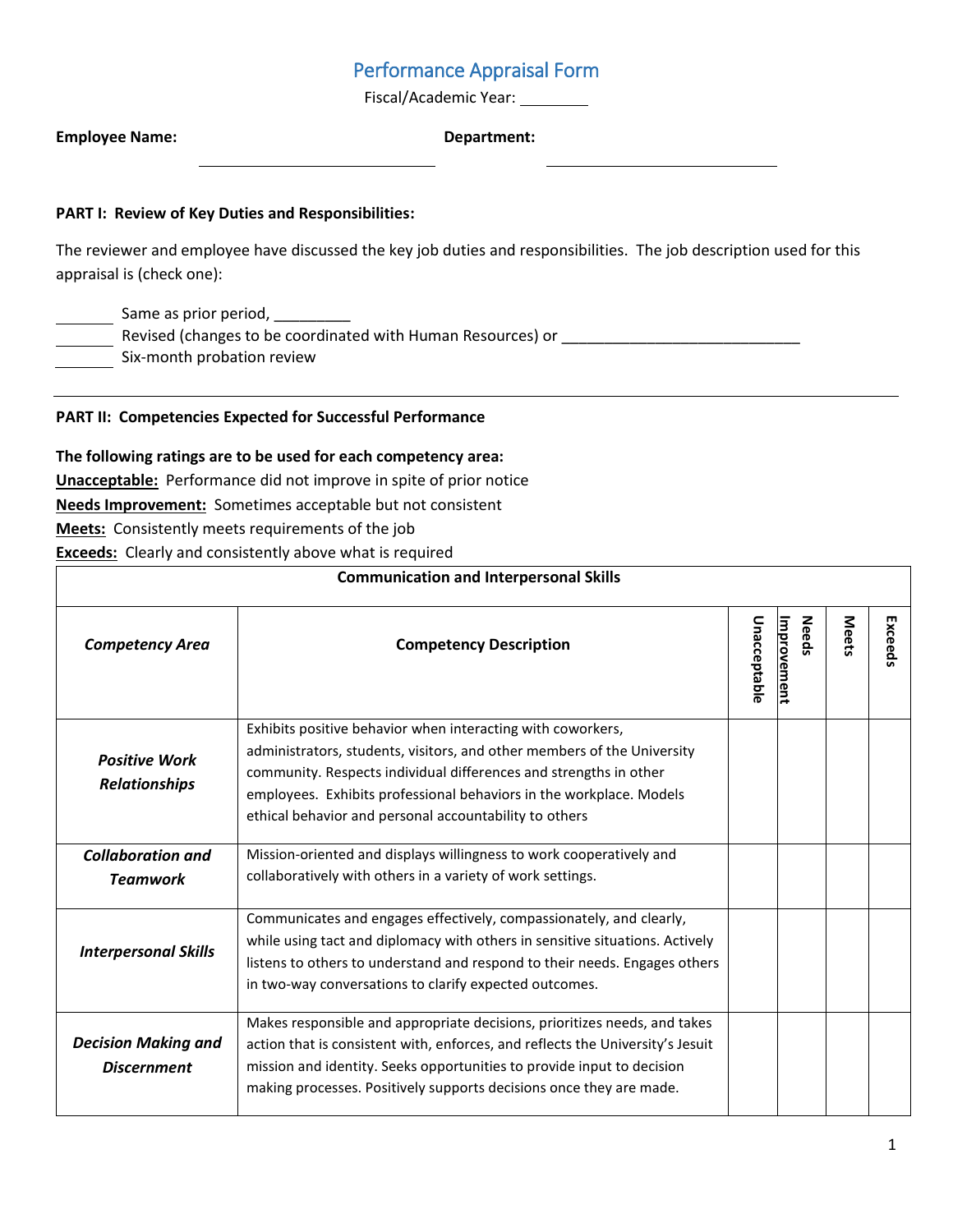| Job Responsibility and Stewardship                                                                       |                                                                                                                                                                                                                                                                                    |              |                             |              |         |
|----------------------------------------------------------------------------------------------------------|------------------------------------------------------------------------------------------------------------------------------------------------------------------------------------------------------------------------------------------------------------------------------------|--------------|-----------------------------|--------------|---------|
| <b>Competency Area</b>                                                                                   | <b>Competency Description</b>                                                                                                                                                                                                                                                      | Unacceptable | <b>Needs</b><br>Improvement | <b>Meets</b> | Exceeds |
| <b>Job &amp; University</b><br><b>Resource Knowledge</b>                                                 | Demonstrates knowledge of relevant theories, policies, procedures and<br>technologies required to perform job. Has a thorough understanding of<br>University resources and how to use them to maximize job effectiveness.<br>Shares this information with others.                  |              |                             |              |         |
| <b>Quality of Work</b>                                                                                   | Produces high quality work with focus on accuracy; attention to detail;<br>completeness while demonstrating the ability to multitask and work<br>effectively in a changing environment.                                                                                            |              |                             |              |         |
| <b>Time Management</b>                                                                                   | Uses time wisely; demonstrates expected attendance; is punctual for<br>meetings; is dependable and reliable. Completes work within established<br>time frames; performs a high volume of work with expected quality.                                                               |              |                             |              |         |
| <b>Accountability</b>                                                                                    | Accepts responsibility and ownership for decisions, work outputs and<br>performance outcomes; adheres to University policies, procedures,<br>practices and regulations.                                                                                                            |              |                             |              |         |
| <b>Efficiency</b>                                                                                        | Seeks ways to improve the utilization of University resources. Is cost-<br>effective and budget conscious.                                                                                                                                                                         |              |                             |              |         |
| Initiative/<br><b>Innovation</b>                                                                         | Motivated to succeed; takes on new projects and assignments and delivers<br>results in creative new ways; identifies ways to improve departmental<br>results; problem solver.                                                                                                      |              |                             |              |         |
| Professional<br><b>Development</b>                                                                       | Continuous desire and movement toward increasing personal and<br>professional development; strives to achieve additional certifications (if<br>possible); looks for ways to enhance effectiveness.                                                                                 |              |                             |              |         |
| <b>Supervisory and Managerial Competencies</b><br>(only to be completed for employees who manage people) |                                                                                                                                                                                                                                                                                    |              |                             |              |         |
| <b>Appraising</b><br>Performance                                                                         | The ability to fairly, objectively, and routinely set goals, review<br>performance and provide honest and constructive feedback.                                                                                                                                                   |              |                             |              |         |
| Coaching                                                                                                 | The ability to provide instruction in a non-threatening manner; be a good<br>role model, encourage team development into a cohesive, focused,<br>synergistic group; the ability to quickly deal with conflict, and select the<br>best approach to address and reduce the conflict. |              |                             |              |         |
| <b>Project/Organizational</b><br><b>Management</b>                                                       | The ability to project upcoming needs, schedule appropriately, manage<br>budget and other resources, and ensure that adequate tools, training, and<br>support are available; and delegate work to meet deadlines.                                                                  |              |                             |              |         |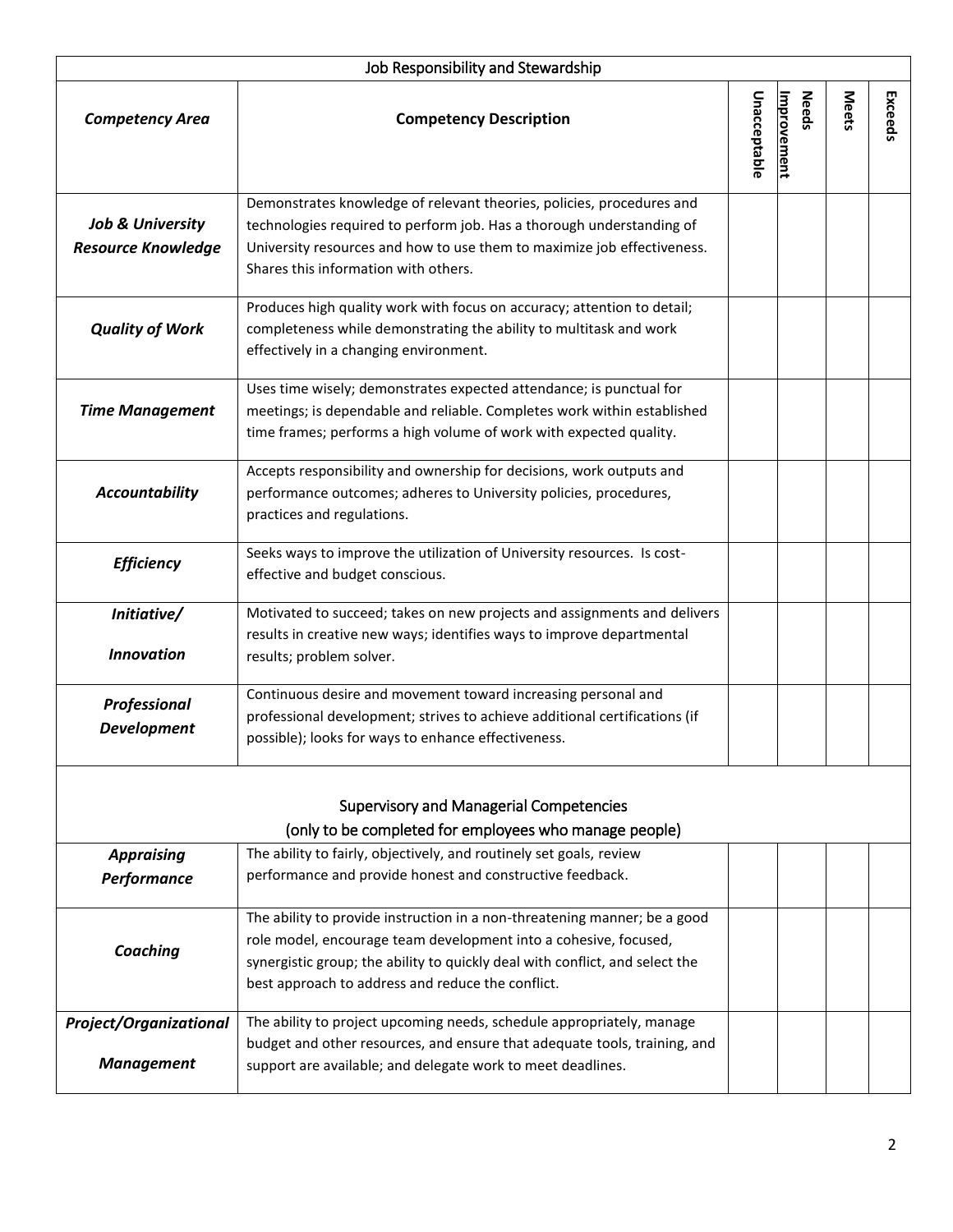| The ability to model for others organizational commitment, enthusiasm, |                                                                        |  |  |
|------------------------------------------------------------------------|------------------------------------------------------------------------|--|--|
| Leadership                                                             | support of the mission, respect for diversity, quality work standards, |  |  |
|                                                                        | persistence, and adaptation to needed change.                          |  |  |
|                                                                        |                                                                        |  |  |

## **PART III: Projects or Goals that will be accomplished during the Rating Period:**

The reviewer and employee will discuss and document one (1) to three (3) projects or goals that will be achieved during the rating period that relate to the expected performance of the individual and to the unit's goals. In addition, the reviewer and employee will discuss and document one (1) stretch goal that will present a challenge designed to enhance the employee's skills and knowledge, and make a significant contribution to the department's current or future needs.

The prompts to be used in establishing these goals are as follows:

| What is the project or goal | How will we measure that  | What resources, including | What timeframe is       |
|-----------------------------|---------------------------|---------------------------|-------------------------|
| that will be achieved?      | it has been accomplished? | training, does employee   | expected for project or |
|                             |                           | need?                     | goal achievement?       |
|                             |                           |                           |                         |
|                             |                           |                           |                         |
|                             |                           |                           |                         |
|                             |                           |                           |                         |

# **Goal (1):**

Click here to enter text.

# **Goal (2):**

Click here to enter text.

#### **Goal (3):**

Click here to enter text.